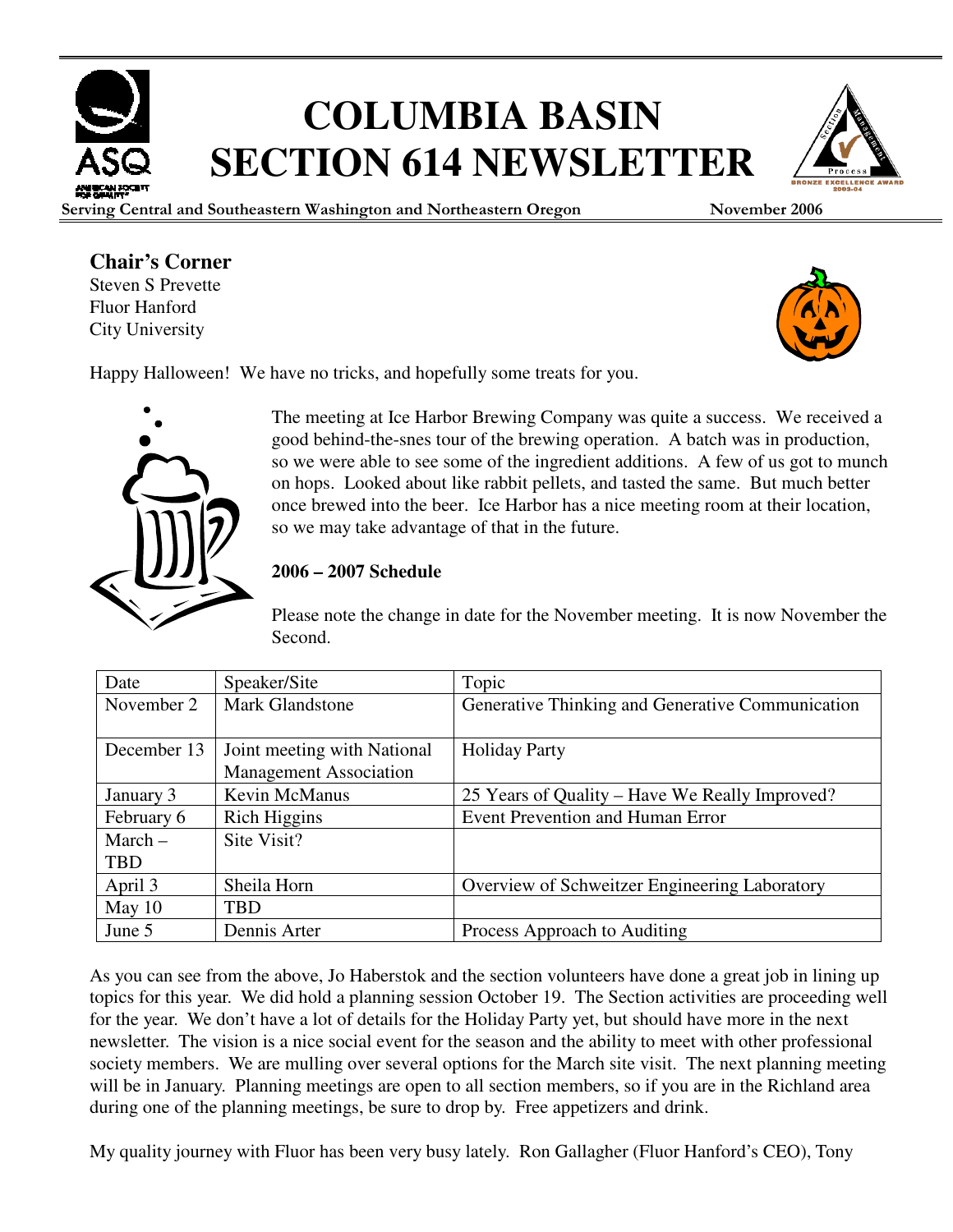Umek (VP Safety and Health) and I were invited to present at the annual Governor's Safety Conference in Spokane. We had a good turnout for the presentation, and a very energetic audience with lots of good questions. One audience member asked about getting senior management buy-in for safety and quality. A rather good discussion ensued since we had our CEO answering the question. I'll be at the Northwest Occupational Health Conference in Wenatchee October 26 doing the Red Beads and also talking about Leading Indicators.

Be sure to share your quality stories with the group! Drop us a line and we'll include your activities and thoughts in the newsletter. We are mining Dennis Arter's blogs to include his latest perspective this month. Join in on the sharing!

- Steve

Prevette@owt.com 509-373-9371

## **Join at the "Introduction to Performance Excellence" Workshop**

| Date: | Wednesday, November 29                     |
|-------|--------------------------------------------|
| Time: | $8:30$ a.m. to $4:30$ p.m.                 |
|       | Location: Criminal Justice Training Center |
|       | Room #C102, Burien, WA 98148               |

This workshop presents an overview of the Malcolm Baldrige/Washington State Quality Award system and criteria. Become familiar with the criteria purpose, uses, and content. Also, gain a greater understanding of Baldrige core values, concepts, and framework. This workshop is designed for people who have had no previous training pertaining to the criteria or people who need a quick refresher course. In addition to the general version that uses non-specific examples, industry-related versions also are offered for public sector organizations, health care and educational institutions.

To register, download the registration form and fax to 360-394-2445 or e-mail to wsqa@wsqa.net. Word version - workshop registration form or pdf version - workshop registration form You will receive an e-mail confirmation of your registration. *Only 10 spots left!* 

### **WSQA**

*Path to Performance Excellence* www.WSQA.net wsqa@wsqa.net PO Box 609 Keyport, WA 98345 360-697-2444 800-517-8264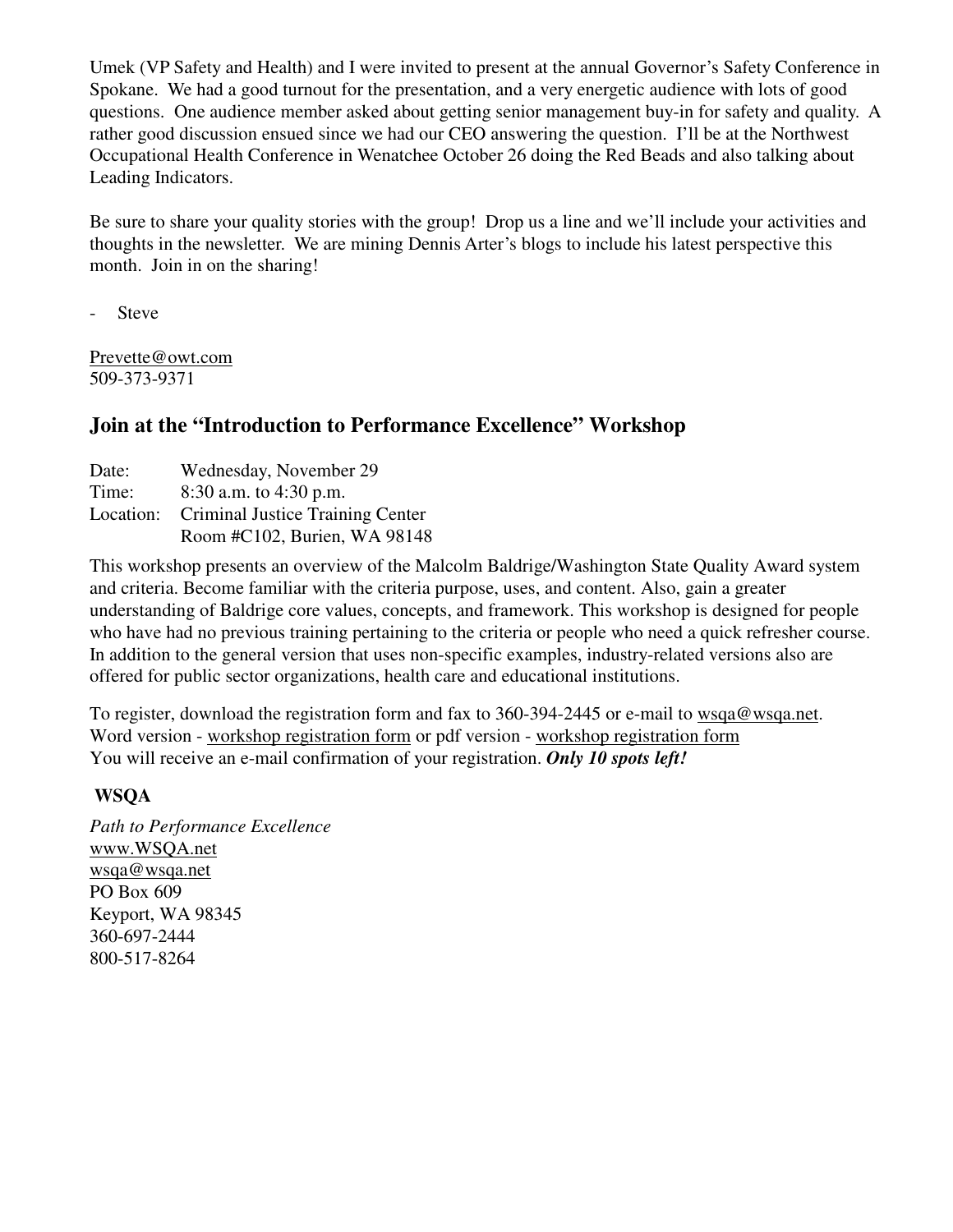## **Supply Chain Security Standards**

ISO has just released two more Publicly-Available Specifications (PAS) on supply chain security. These were developed by Technical Committee 8 on ships and marine technology. They are not full standards, in that they did not undergo the long and arduous consensus development process. They are part of the 28000 family on security management systems for the supply chain. "The new documents are designed to enable better monitoring of supply flows, to combat smuggling and to respond to the threat of piracy and terrorist attacks, as well as to create a safe and secure international supply chain regime," according to Charles Piersall, Chair of TC 8.

ISO/PAS 28000:2005 is the baseline document covering security management systems for the supply chain. The underlying intent is to avoid disruptions in the supply chain.

ISO/PAS 28001:2006 is for supply chain security assessments and plans. It will allow customs agencies to depend more on shipper audits and inspections, rather than just government inspection.

ISO/PAS 28004:2006 offers guidelines for implementing the base 28000 specification mentioned above. (Don't you love it when they have to issue a spec to explain the original spec?)

You can get a lot more information from IHS (http://solutions.ihs.com/news/iso-supply-chain.htm), a company in the business of selling standards.

#### **Dennis Arter**

http://auditguy.blogspot.com/

## **Seattle Section Dinner Meeting, November 9, 2006**

**The Process Approach Revisited** 

**Time** Pre-meeting learning groups: 4:30 – 5:30 P.M. **MEETING PLAN**  Dinner: 5:30 – 6:30 P.M. News and updates: 6:30 – 6:45 P.M. Presentation: 6:45 – 7:30 P.M. Questions and answers: 7:30 – 8:00 P.M.

**Location** Renton Technical College 3000 NE 4th Street, Renton, WA 98056 **Cost** Dinner: \$20 Presentation: Free **Reservations** reservations@asq-seattle.org Deborah Hopen at 253-952-7757

#### **PRESENTATION**

.

This presentation will focus on the common pitfalls of implementing and auditing to the process approach to be in compliance with the ISO 9001-2000 standard. In addition, this presentation will review the possible solutions to each pitfall. The common pitfalls to be discussed are organizations not adequately defining process sequence and interaction, process objectives not being linked to organizational objectives, internal audit approach not being process oriented, and customer satisfaction methods not being focused on "end" users. There have been many methods and techniques discussed over the last few years, but the message still is not understood completely. By reviewing these simple solutions to the common pitfalls, organizations can develop a consistent implementation, an audit strategy that focuses on and realizes the benefits of the process approach as defined by ISO 9001-2000

Go to the Seattle Section website at www.asq-seattle.org for more details on Zach, his presentation, and other meeting information, including reservation instructions and a map/driving directions to the Renton Technical College facility.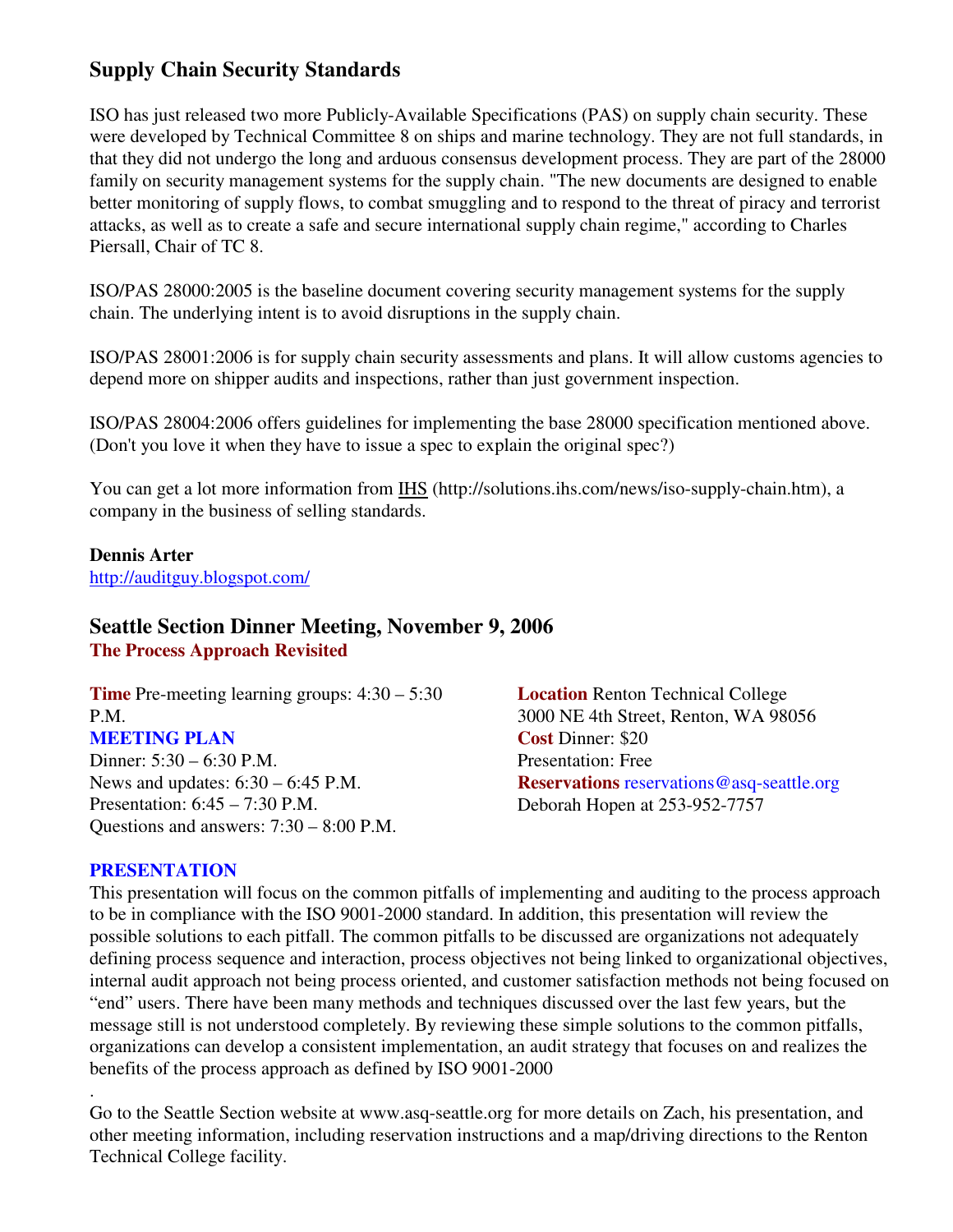

**November 2, 2006 Meeting American Society for Quality Columbia Basin Section 614** 



**NOTE THE DAY! Thursday, November 2, 2006** 

**LOCATION: Shilo Inn**  50 Comstock Richland Washington

**5:30 p.m.** - Check in/Networking and no-host cocktail service **6:00 p.m.** – Dinner **7:00 p.m**. - Presentation

#### **DINNER BUFFET:**

The Chef and crew at O'Callahan's Restaurant always provide a great – and varied – buffet dinner for us at the Shilo Inn.

This usually includes two entrée choices, plus accompanying vegetable, a number of tasty salads, and a vegetable and/or fruit tray. Your choice of coffee, tea or decaf is included with dinner.

And don't forget to save some room for a yummy dessert!

#### **Cost:**

\$ 17 ASQ members

\$ 20 non-members

\$ 5 presentation only

Reservations are requested by October 30. Send an email to prevette@owt.com with your name, phone number, company affiliation, and type of reservation, or call Steve at 373-9371.

NOTE: All no shows will be billed unless canceled 48 hours in advance. For more information about ASQ, our section, and other upcoming events, be sure to check our web site at www.asq614.org/.

## **"Generative Thinking & Generative Communication"**



## **MARK GLADSTONE President & Principal Consultant The Gladstone Group**

Have you ever been asked to serve on a team being formed to try to fix an ongoing problem in your organization? The team starts meeting every week for a couple of hours, and in the meetings a few people offer up some potential solutions. But as the team discusses them, each possible solution seems to come with its own new problems. And there is always that one team member who keeps saying "That won't work. We tried that two years ago, and it didn't work." And after a few months of meetings, the team just fades away. But the problem is still there.

What if your organization were to try a different approach the next time an issue arises? **Generative Thinking** and **Generative Communication** are about making a subtle but profound shift in the way we operate. What if we stayed focused on *generating and creating what we want*, rather than continually trying to fix what we currently have? Would there be any difference?

An organization (or an individual) struggling with an issue - any issue - can expend tremendous resources over many years in attempts to fix their problems. As long as their "solutions" are developed at the same level of thinking that has produced the current state, they will only cycle through and end up returning to the same disappointing state. On the other hand, if they focus on generating and creating more of what they want, the solutions will produce different results, allowing them to move closer to their desired state. This can be applied not only in our professional endeavors but also in our personal lives (careers, relationships, volunteer work, etc.). Sounds simple enough, perhaps, but how can we put this into practice so that it becomes a greater part of the way we operate professionally and personally?

The Generative Thinking and Communication model is fundamental to the work in which our speaker is involved. Mark will share both personal and organizational examples of how the model has been applied, the results it has created, and some of the key components of Generative Communication.

Life is lived and work is accomplished through our communication. It can either keep us cycling and getting more of what we already have, or it can move us forward getting more of what we desire.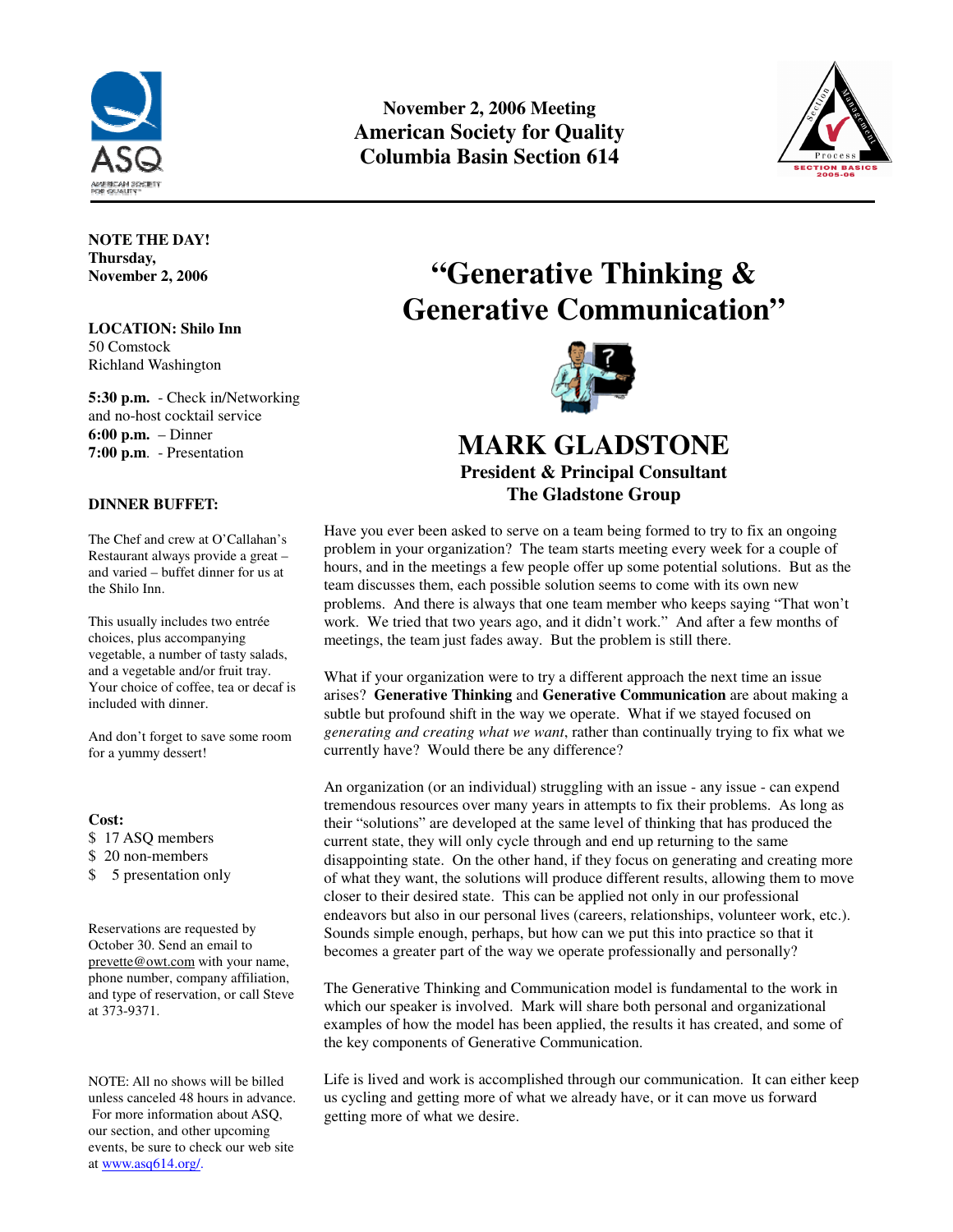#### *About the Speaker:*

Mark Gladstone has over 18 years of experience helping clients achieve success in their business and personal development, acting in the capacities of internal and external consultant, facilitator, trainer, program manager, mediator, mentor and coach. His facilitation and consulting experience includes corporate-wide managed change programs, mergers & acquisitions (both international and domestic), culture development, strategic planning, TQM, re-engineering, restructuring and downsizing initiatives. He has provided consulting services and training programs to the Federal, State and private sectors, academia, the medical field, and community agencies.

Mark was a Hanford Site instructor for the Seven Habits of Highly Effective People, for the Department of Energy's Quality Training Resource Center. He is an adjunct member of the faculty in Central Washington University's Organization Development Masters program, and has taught Project Management courses for Washington State University. He is the author of the book "Six Conversations for Getting Organizations Unstuck."

Before focusing on organizational development, Mark spent seven years in contract management as a Contracting Officer, International Contract Specialist, and Manager of the Department of Energy's International Activities Coordination Office, Richland Operations.

Mark received his undergraduate degree in Organizational Communications from Eastern Washington University and his Master of Science degree in Organizational Development from Central Washington University.

## **SECTION 614 CONTACT INFORMATION**

**Please visit the Section 614 web site at www.asq614.org.** 

**Employment** 



## **CAREER CONNECTIONS**

To be considered for posting in the newsletter, announcements must be submitted by an ASQ member and be of potential service to other members. Announcements may include job postings, training opportunities, or requests for assistance. Due to space limitations, please keep them brief.

### **2006-2007 Section 614 Leadership Team**

| <b>Section Chair</b>                     | <b>Steve Prevette</b> | <b>Division Liaison</b>      | Dennis Arter          |
|------------------------------------------|-----------------------|------------------------------|-----------------------|
| <b>Vice Chair</b>                        | Jo Haberstok          | <b>Publicity Team Lead</b>   | <b>Steve Prevette</b> |
| <b>Secretary</b>                         | Howard Rew            | <b>Program Team Lead</b>     | Open                  |
| <b>Treasurer</b>                         | Rich Higgins          | Web Team Lead                | <b>Steve Prevette</b> |
| Audit                                    | Dave Sandoz           | <b>Scholarship Team Lead</b> | <b>Rich Higgins</b>   |
| <b>Examining</b>                         | Dennis Arter          | <b>Section Historian</b>     | Dennis Arter          |
| <b>Certification</b><br>/Recertification | <b>Howard Rew</b>     | <b>Newsletter</b>            | <b>Rich Higgins</b>   |

You can find out more about Section 614, including contact information for Leadership Team members, on our website at www.asq614.org.

If you are interested in helping with any of the Section teams, please contact the team lead or an officer. We are always looking for willing volunteers!